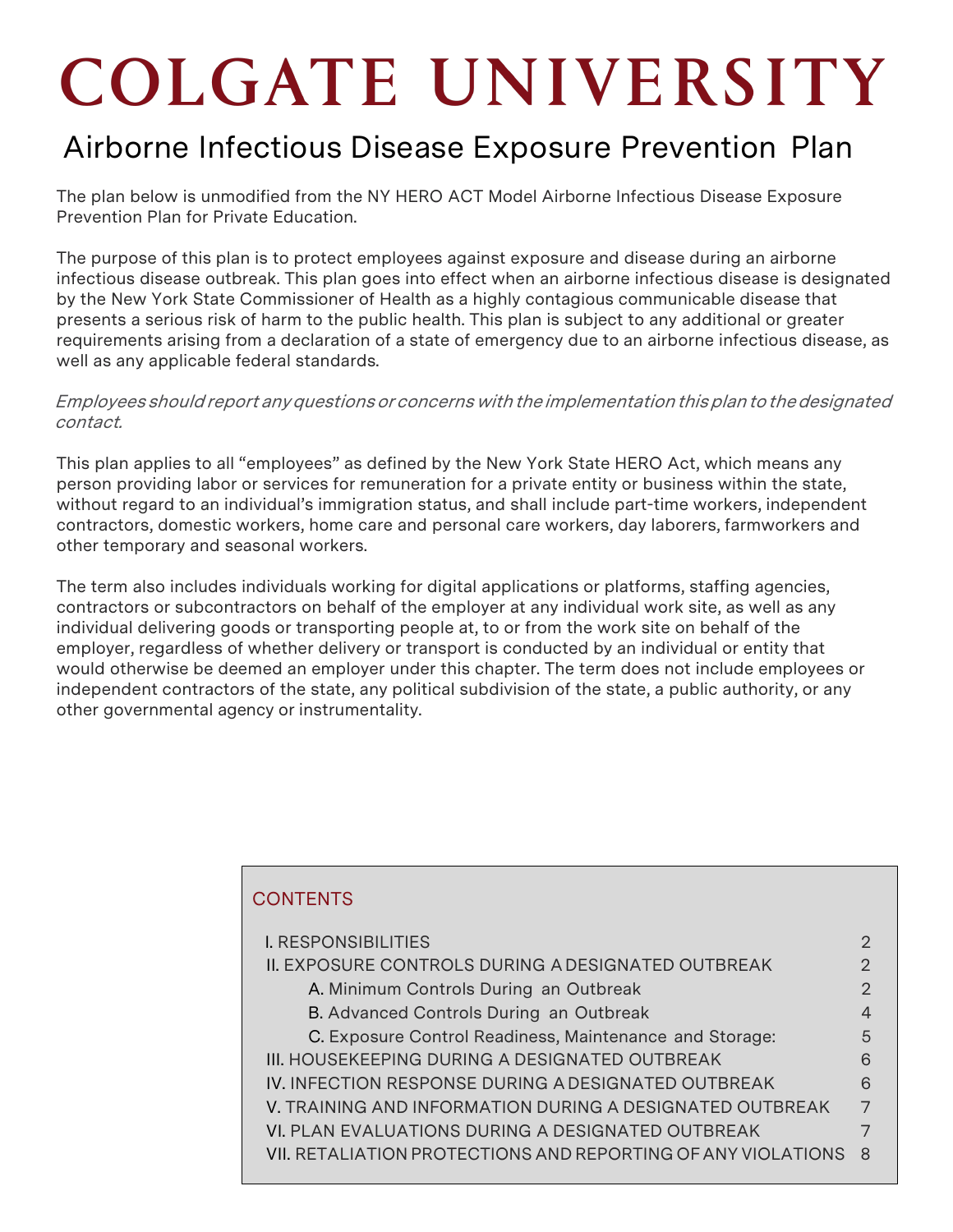# <span id="page-1-0"></span>I. RESPONSIBILITIES

This plan applies to all employees of Colgate University, and [all]/[the following work sites]:

Colgate University Main Campus Bewkes Center Glendening Boathouse All other Colgate-owned, leased, or rented properties

This plan requires commitment to ensure compliance with all plan elements aimed at preventing the spread of infectious disease. The following supervisory employee(s) are designated to enforce compliance with the plan. Additionally, these supervisory employees will act as the designated contacts unless otherwise noted in this plan:

#### Joseph P. Hernon

AVP of Campus Safety, Emergency Management and Environmental Health and Safety 121-B McGregory, 13 Oak Drive, Hamilton, NY 13346 315-228-4087

#### Mary Williams

Director of Environmental Health and Safety 133 Ho Science Center, 13 Oak Drive, Hamilton, NY 13346 315-228-7994

#### Andrew Fagon

Executive Director for Risk Management & Legal Affairs 308 James B. Colgate Hall 315-228-7765

# II. EXPOSURE CONTROLS DURING A DESIGNATED OUTBREAK

#### A. MINIMUM CONTROLS DURING AN OUTBREAK

During an airborne infectious disease outbreak, the following minimum controls will be used in all areas of the worksite:

- 1. General Awareness: Individuals may not be aware that they have the infectious disease and can spread it to others. Employees should remember to:
	- Maintain physical distancing;
	- Exercise coughing/sneezing etiquette;
	- Wear face coverings, gloves, and personal protective equipment (PPE), asappropriate;
	- Individuals limit what they touch;
	- Stop social etiquette behaviors such as hugging and hand shaking, and
	- Wash hands properly and often.
- 2. "Stay at Home Policy": If an employee develops symptoms of the infectious disease, the employee should not be in the workplace. The employee should inform the designated contact and follow New York State Department of Health (NYSDOH) and Centers for Disease Control and Prevention (CDC) guidance regarding obtaining medical care and isolating.
- 3. Health Screening: Employees will be screened for symptoms of the infectious disease at the beginning of their shift. Employees are to self-monitor throughout their shift and report any new or emerging signs or symptoms of the infectious disease to the designated contact. An employee showing signs or symptoms of the infectious disease should be removed from the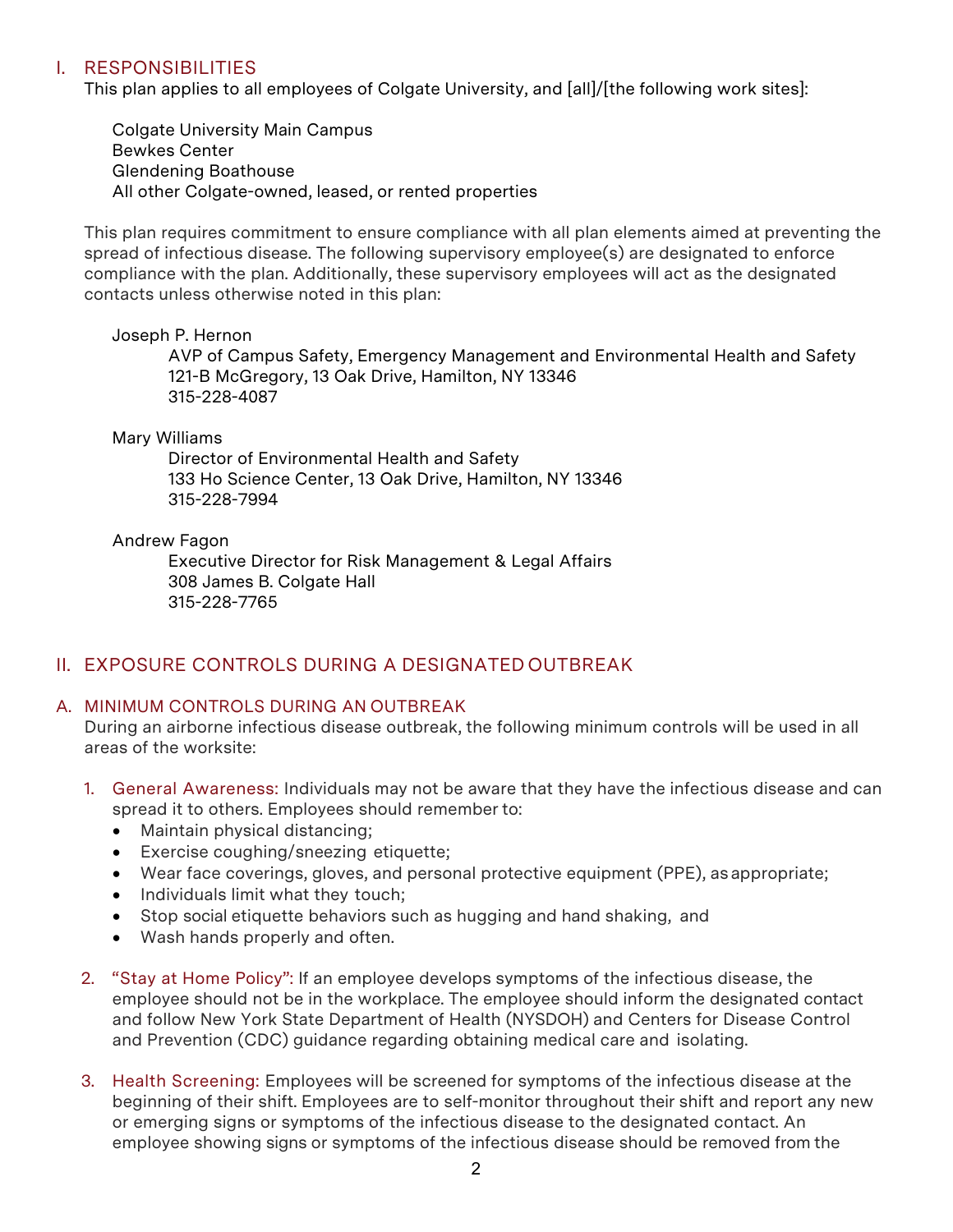workplace and should contact a healthcare professional for instructions. The health screening elements will follow guidance from NYSDOH and CDC guidance, if available.

4. Face Coverings: To protect your coworkers, employees will wear face coverings throughout the workday to the greatest extent possible. Face coverings and physical distancing should be used together whenever possible. The face covering must cover the nose and mouth, and fit snugly, but comfortably, against the face. The face covering itself must not create a hazard, e.g. have features could get caught in machinery or cause severe fogging of eyewear. The face coverings must be kept clean and sanitary and changed when soiled, contaminated, or damaged.

Effective February 10, 2022: Employees will wear appropriate face coverings in accordance with guidance from State Department of Health or the Centers for Disease Control and Prevention, as applicable. Consistent with the guidance from the State Department of Health, if indoor areas do not have a mask or vaccine requirement as a condition of entry, appropriate face coverings are recommended, but not required. It is also recommended that face coverings be worn by unvaccinated individuals, including those with medical exemptions, in accordance with federal CDC guidance. Further, the State's masking requirements continue to be in effect for pre-K to grade 12 schools, public transit, homeless shelters, domestic violence shelters, correctional facilities, nursing homes, health care, child care, group homes, and other sensitive settings in accordance with CDC guidelines. New York State and the State Department of Health continue to strongly recommend face coverings in all public indoor settings as an added layer of protection, even when not required.

5. Physical Distancing: Physical distancing will be followed as much as feasible. Avoid unnecessary gatherings and maintain a distance of at least six feet (or as recommended by the NYSDOH/CDC for the infectious agent) from each other. Use a face covering when physical distance cannot be maintained.

In situations where prolonged close contact with other individuals is likely, use the following control methods: (Note to employer: Check off the controls you intend to use and add any additionalcontrols not listed here.)

- $\checkmark$  restricting or limiting customer or visitor entry;
- $\checkmark$  limiting occupancy;
- $\checkmark$  allowing only one person at a time inside small enclosed spaces with poor ventilation;
- $\checkmark$  reconfiguring workspaces;
- $\checkmark$  physical barriers;
- $\checkmark$  signage;
- $\checkmark$  floor markings;
- $\checkmark$  telecommuting;
- $\checkmark$  remote meetings;
- $\checkmark$  preventing gatherings;
- $\checkmark$  restricting travel;
- $\checkmark$  creating new work shifts and/or staggering work hours;
- $\checkmark$  adjusting break times and lunch periods;
- $\checkmark$  delivering services remotely or through curb-side pickup;
- 6. Hand Hygiene: To prevent the spread of infection, employees should wash hands with soap and water for at least 20 seconds or use a hand sanitizer with at least 60% alcohol to clean hands BEFORE and AFTER:
	- Touching your eyes, nose, or mouth;
	- Touching your mask;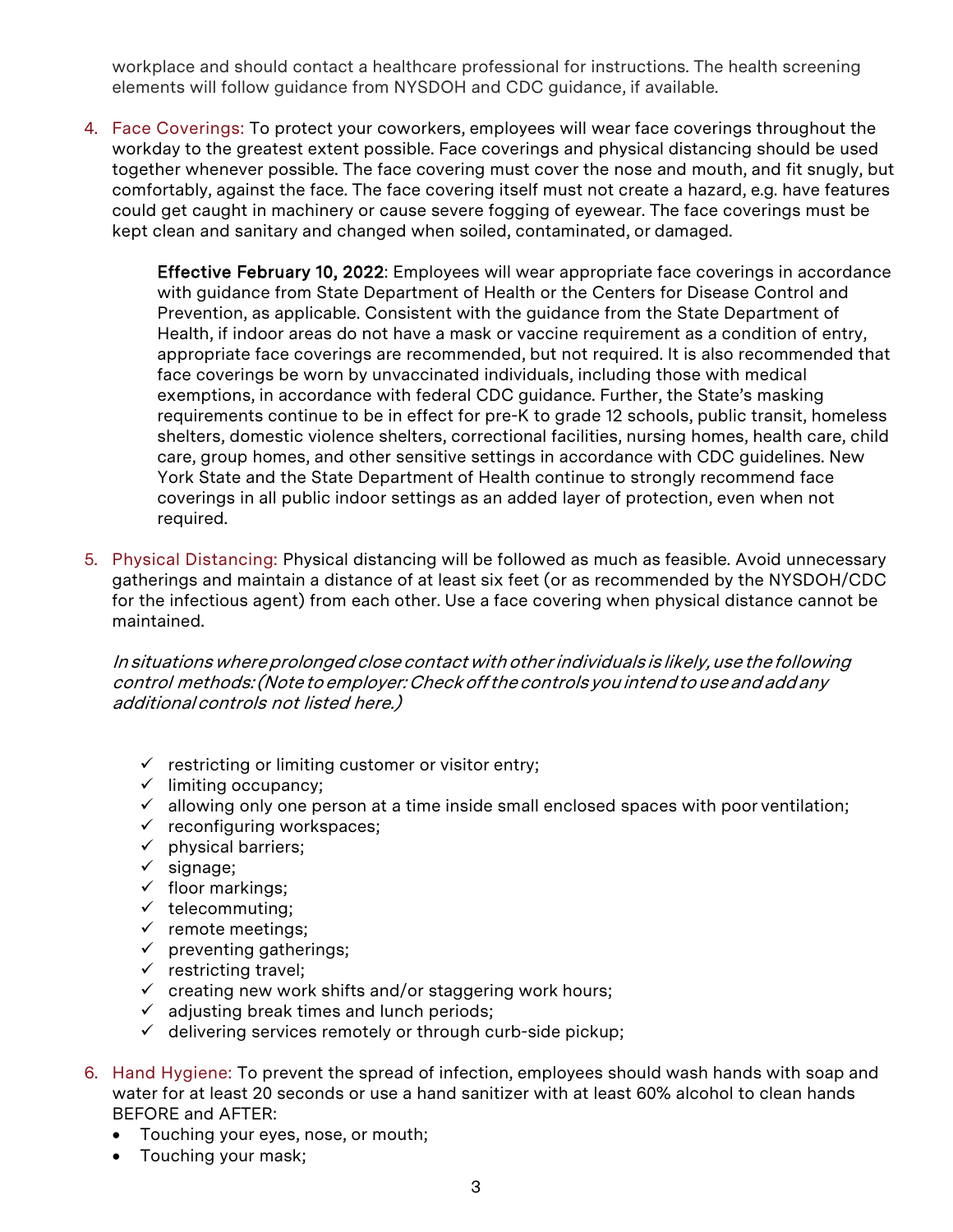- Entering and leaving a public place; and
- Touching an item or surface that may be frequently touched by other people, such as door handles, tables, gas pumps, shopping carts, or electronic cashier registers/screens.

Because hand sanitizers are less effective on soiled hands, wash hands rather than using hand sanitizer when your hands are soiled.

- 7. Cleaning and Disinfection: See Section V of this plan.
- 8. "Respiratory Etiquette": Because infectious diseases can be spread by droplets expelled from the mouth and nose, employees should exercise appropriate respiratory etiquette by covering nose and mouth when sneezing, coughing or yawning.
- 9. Special Accommodations for Individuals with Added Risk Factors: Some employees, due to age, underlying health condition, or other factors, may be at increased risk of severe illness if infected. Please inform your supervisor or the HR department if you fall within this group and need an accommodation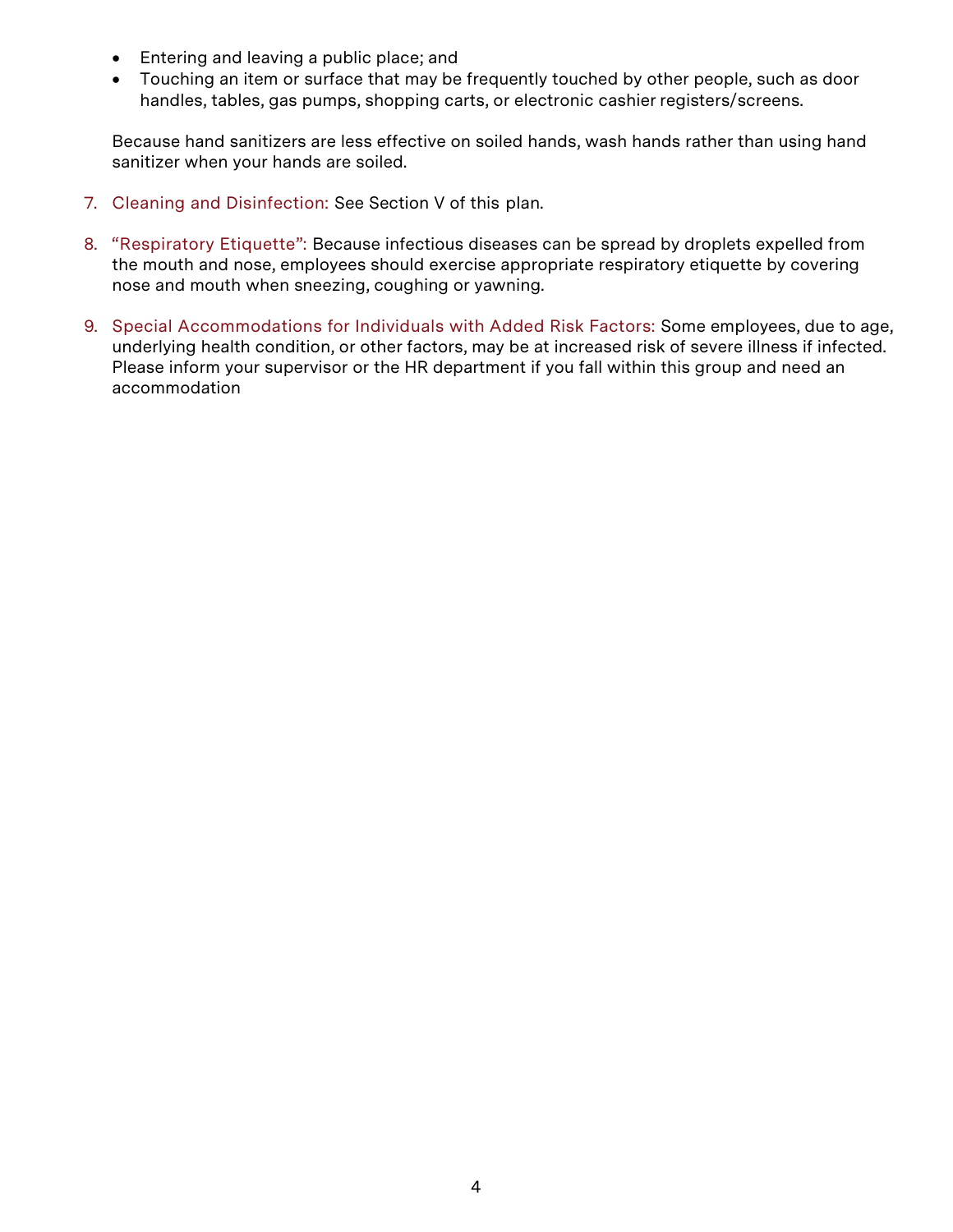#### <span id="page-4-0"></span>B. ADVANCED CONTROLS DURING ANOUTBREAK

For activities where the Minimum Controls alone will not provide sufficient protection for employees, additional controls from the following hierarchy may be necessary. Employers should determine if the following are necessary:

- 1. Elimination: Employers should consider the temporary suspension or elimination of risky activities where adequate controls could not provide sufficient protection for employees.
- 2. Engineering Controls: Employers should consider appropriate controls to contain and/or remove the infectious agent, prevent the agent from being spread, or isolate the worker from the infectious agent. Examples of engineering controls include:
	- i. Mechanical Ventilation:
		- a. Local Exhaust Ventilation, for example:
		- Ventilated booths (lab hoods);
		- Kitchen Vents; and
		- Vented biosafety cabinets.
		- b. General Ventilation, for example:
		- Dedicated ventilation systems for cooking areas, malls, atriums, surgical suites, manufacturing, welding, indoor painting, laboratories, negative pressure isolation rooms;
		- Increasing the percentage of fresh air introduced into air handling systems;
		- Avoiding air recirculation;
		- Using higher-efficiency air filters in the air handling system;
		- If fans are used in the facility, arrange them so that air does not blow directly from one worker to another; and
	- ii. Natural Ventilation, for example:
		- Opening outside windows and doors to create natural ventilation; and
		- Opening windows on one side of the room to let fresh air in and installing window exhaust fans on the opposite side of the room so that they exhaust air outdoors. (Note: This method is appropriate only if air will not blow from one person to another.)

iii. Install automatic disinfection systems (e.g., ultraviolet light disinfection systems).

iv. Install cleanable barriers such as partitions and/or clear plastic sneeze/cough guards.

v. Change layout to avoid points or areas where employees may congregate (e.g., install additional timeclocks).

Subject to changes based on operations and circumstances surrounding the infectious disease, engineering controls that are anticipated to be used are listed in the following table:

Engineering Controls Utilized/Location:

A detailed HVAC plan for the campus is available upon request from the Colgate University Facilities Department.

Note to Employer: One of the best ways to reduce exposure to infectious agents is to improve ventilation. The aim is todeliver more "clean air" into an occupied area and exhaustthe contaminated airto <sup>a</sup> safe location. In some cases, the air may have to be filtered before it enters the work area and/or before it is exhausted. Direct the contaminatedairawayfromotherindividualsandfromthebuilding'sfreshairintakeports.Consultyourventilation system's manufacturer or service company to determine if improvements are possible for your system.

3. "Administrative Controls" are policies and work rules used to prevent exposure. Examples include: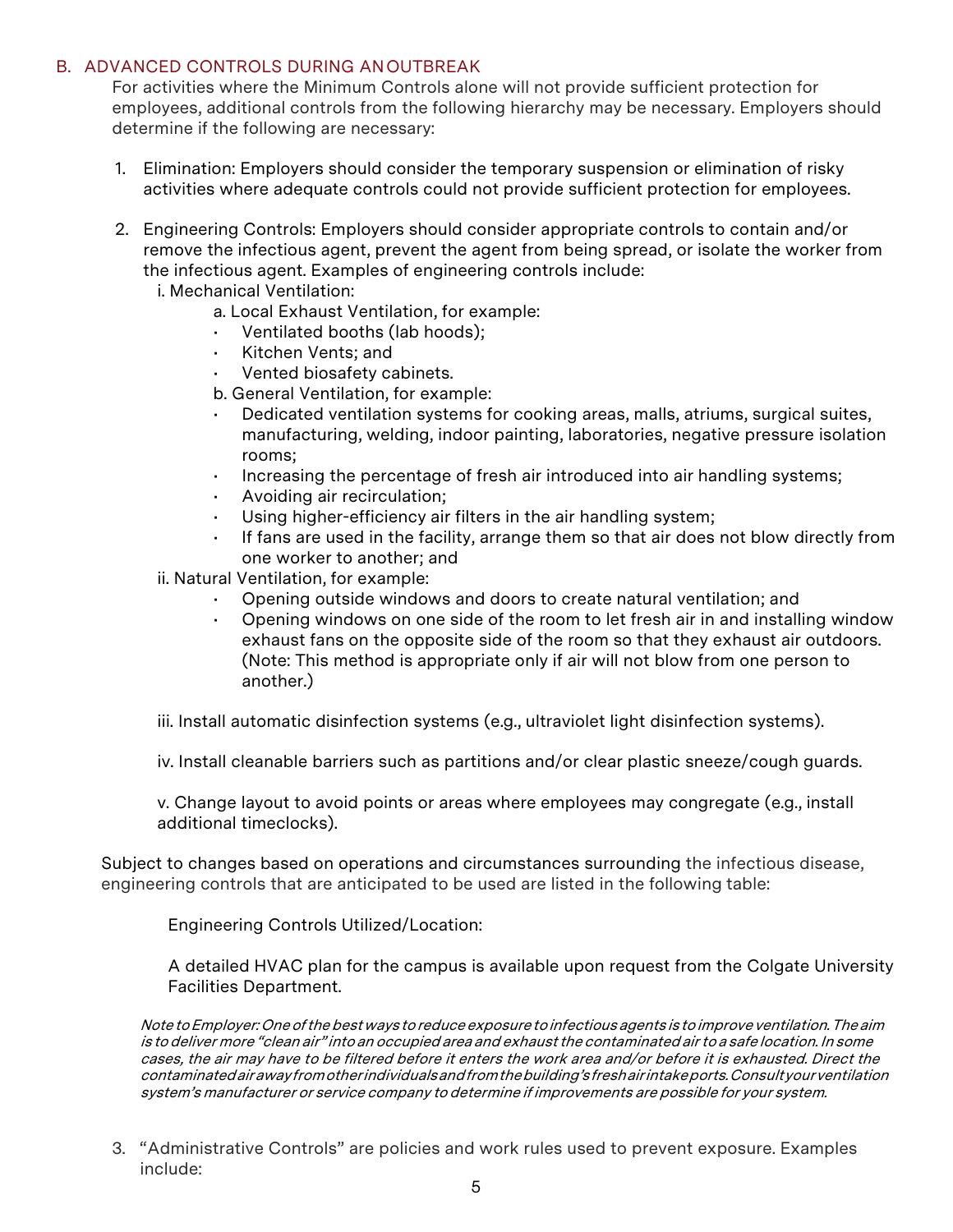- Increasing the space between employees and students;
- Disinfecting procedures for specific operations;
- Employee training;
- Identify and prioritize job functions that are essential for continuous operations;
- Cross-train employees to ensure critical operations can continue during worker absence;
- Limit the use of shared workstations;
- Close break rooms;
- Prohibiting eating and drinking in the work area;
- Do not utilize drinking fountains;
- Post signs reminding of respiratory etiquette, masks, hand hygiene;
- Rearrange traffic flow to allow for one-way walking paths;
- Provide clearly designated entrance and exits;
- Provide additional short breaks for handwashing and cleaning;
- Establishing pods or cohorts of staff and students to limit exposure;
- Minimize elevator use, post signage of limitations;
- Increase time between classes to allow for cleaning and ventilation;
- Utilize remote learning methods;
- Require health screening of students upon entry to facilities; and
- Limit attendance of in-person meetings. Host the meetings outdoors or electronically.

Subject to changes based on operations and circumstances surrounding the infectious disease, the following specific administrative controls are anticipated to be used:

Administrative Controls Utilized/Location:

The examples listed above will be utilized across campus.

4. Personal Protective Equipment (PPE) are devices like eye protection, face shields, respirators, and gloves that protect the wearer from infection. PPE will be provided, used and maintained in a sanitary and reliable condition at no cost to the employee. The PPE provided to an employee will be based on a hazard assessment for the workplace. T

PPE Required – Activity Involved/Location:

PPE hazard assessments are developed in consultation with EHS. Supervisors should be contacted for PPE needs specific to an employee's assigned duties.

1 Theuseofrespiratoryprotection,e.g.anN95filteringfacepiecerespirator,requirescompliancewiththe OSHA Respiratory Protection Standard 29 CFR 1910.134 or temporary respiratory protection requirements OSHA allows for during the infectious disease outbreak.

2 Respirators with exhalation valves will release exhaled droplets from the respirators. Respirators are designedtoprotectthewearer.Surgicalmasksandfacecoverings,whicharenotrespirators,aredesignedto protect others, not the wearer.

#### C. EXPOSURE CONTROL READINESS, MAINTENANCE AND STORAGE:

The controls we have selected will be obtained, properly stored, and maintained so that they are ready for immediate use in the event of an infectious disease outbreak and any applicable expiration dates will be properly considered.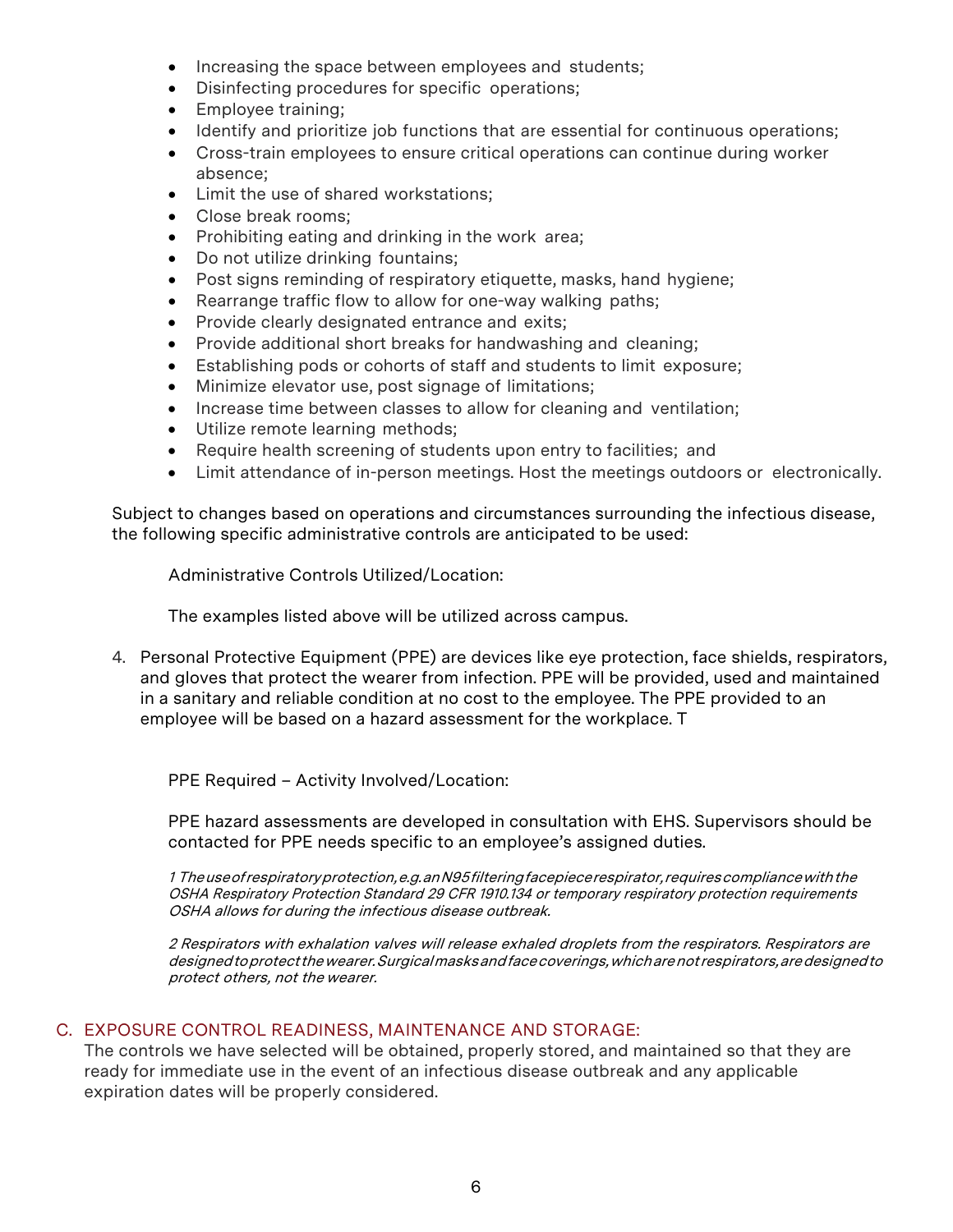# <span id="page-6-0"></span>III. HOUSEKEEPING DURING A DESIGNATED OUTBREAK

#### A. Disinfection Methods and Schedules

Objects that are touched repeatedly by multiple individuals, such as door handles, light switches, control buttons/levers, dials, levers, water faucet handles, computers, phones, or handrails must be cleaned frequently with an appropriate disinfectant. Surfaces that are handled less often, or by fewer individuals, may require less frequent disinfection.

The disinfection methods and schedules selected are based on specific workplace conditions.

The New York State Department of Environmental Conservation (NYSDEC)and the Environmental Protection Agency (EPA) have compiled lists of approved disinfectants that are effective against many infectious agents (see [dec.ny.gov](https://www.dec.ny.gov/) and [epa.gov/pesticide](https://www.epa.gov/pesticide-registration/selected-epa-registered-disinfectants)[registration/selected-epa-registered-disinfectants\)](https://www.epa.gov/pesticide-registration/selected-epa-registered-disinfectants). Select disinfectants based on NYSDOH and CDC guidance and follow manufacturer guidance for methods, dilution, use, and contact time.

B. Adjustments to Normal Housekeeping Procedures

Normal housekeeping duties and schedules should continue to be followed during an infectious disease outbreak, to the extent practicable and appropriate consistent with NYSDOH and/or CDC guidance in effect at the time. However, routine procedures may need to be adjusted and additional cleaning and disinfecting may berequired.

Housekeeping staff may be at increased risk because they may be cleaning many potentially contaminated surfaces. Some housekeeping activities, like dry sweeping, vacuuming, and dusting, can resuspend into the air particles that are contaminated with the infectious agent. For that reason, alternative methods and/or increased levels of protection may be needed.

Rather than dusting, for example, the CDC recommends cleaning surfaces with soap and water before disinfecting them. Conducting housekeeping during "off" hours may also reduce other workers' exposures to the infectious agent. Best practice dictates that housekeepers should wear respiratory protection. See [cdc.gov f](https://www.cdc.gov/)or more guidance.

- C. If an employee develops symptoms of the infectious disease at work, it is ideal to isolate the area in accordance with guidance issued by NYSDOH or the CDC, before cleaning and disinfecting the sick employee's work area. This delay will allow contaminated droplets to settle out of the air and the space to be ventilated.
- D. As feasible, liners should be used in trash containers. Empty the containers often enough to prevent overfilling. Do not forcefully squeeze the air out of the trash bags before tying them closed. Trash containers may contain soiled tissue or face coverings.

# IV. INFECTION RESPONSE DURING A DESIGNATED OUTBREAK

If an actual, or suspected, infectious disease case occurs at work, take the following actions:

- Instruct the sick individual to wear a face covering and leave the worksite and follow NYSDOH/CDC guidance.
- Follow local and state authority guidance to inform impacted individuals.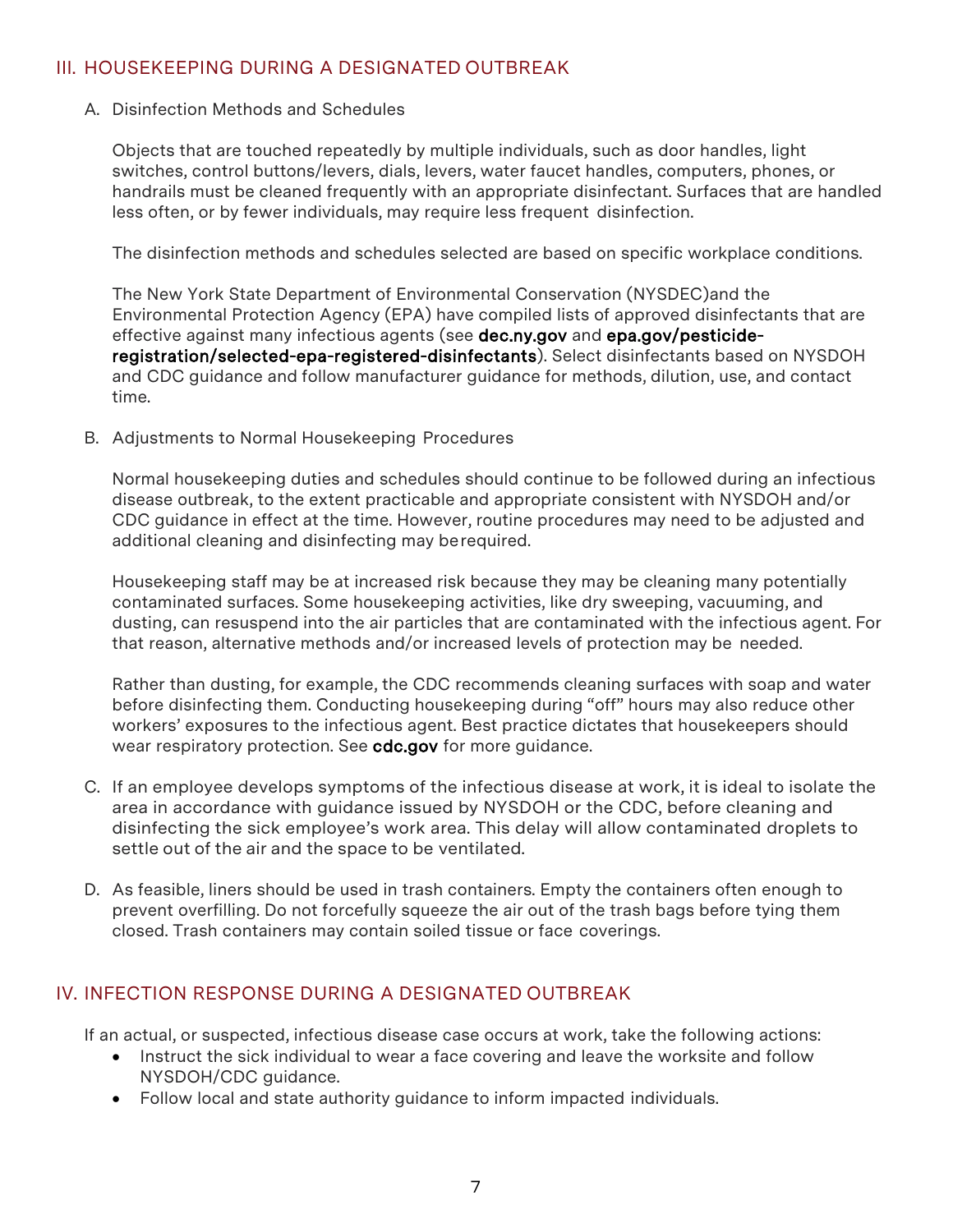# V. TRAINING AND INFORMATION DURING A DESIGNATED OUTBREAK

- A. Human Resources will verbally inform all employees of the existence and location of this Plan, the circumstances it can be activated, the infectious disease standard, employer policies, and employee rights under the HERO Act. (Note: training need not be provided to the following individuals: any individuals working for staffing agencies, contractors or subcontractors onbehalf of the employer at any individual work site, as well as any individual delivering goods or transporting people at, to or from the work site on behalf of the employer, where delivery or transport is conducted by an individual or entity that would otherwise be deemed an employer under this chapter)
- B. When this plan is activated, all personnel will receive training which will cover all elements of this plan and the following topics:
	- 1. The infectious agent and the disease(s) it can cause;
	- 2. The signs and symptoms of the disease;
	- 3. How the disease can be spread;
	- 4. An explanation of this Exposure Prevention Plan;
	- 5. The activities and locations at our worksite that may involve exposure to the infectious agent;
	- 6. The use and limitations of exposure controls
	- 7. A review of the standard, including employee rights provided under Labor Law, Section 218-B.
- C. The training will be
	- 1. Provided at no cost to employees and take place during working hours. If training during normal workhours is not possible, employees will be compensated for the training time (with pay or time off);
	- 2. Appropriate in content and vocabulary to your educational level, literacy, and preferred language; and
	- 3. Verbally provided in person or through telephonic, electronic, or other means.

# VI. PLAN EVALUATIONS DURING A DESIGNATED OUTBREAK

The employer will review and revise the plan periodically, upon activation of the plan, and as often as needed to keep up-to-date with current requirements. Document the plan revisions below:

| <b>Plan Revision History</b> |               |                                                                         |             |
|------------------------------|---------------|-------------------------------------------------------------------------|-------------|
| Date                         | Participants  | Major Changes                                                           | Approved By |
| 2/15/2022                    | Mary Williams | "4. Face Coverings" updated to align with $ $<br>current state guidance | <b>JPH</b>  |
|                              |               |                                                                         |             |
|                              |               |                                                                         |             |
|                              |               |                                                                         |             |
|                              |               |                                                                         |             |
|                              |               |                                                                         |             |